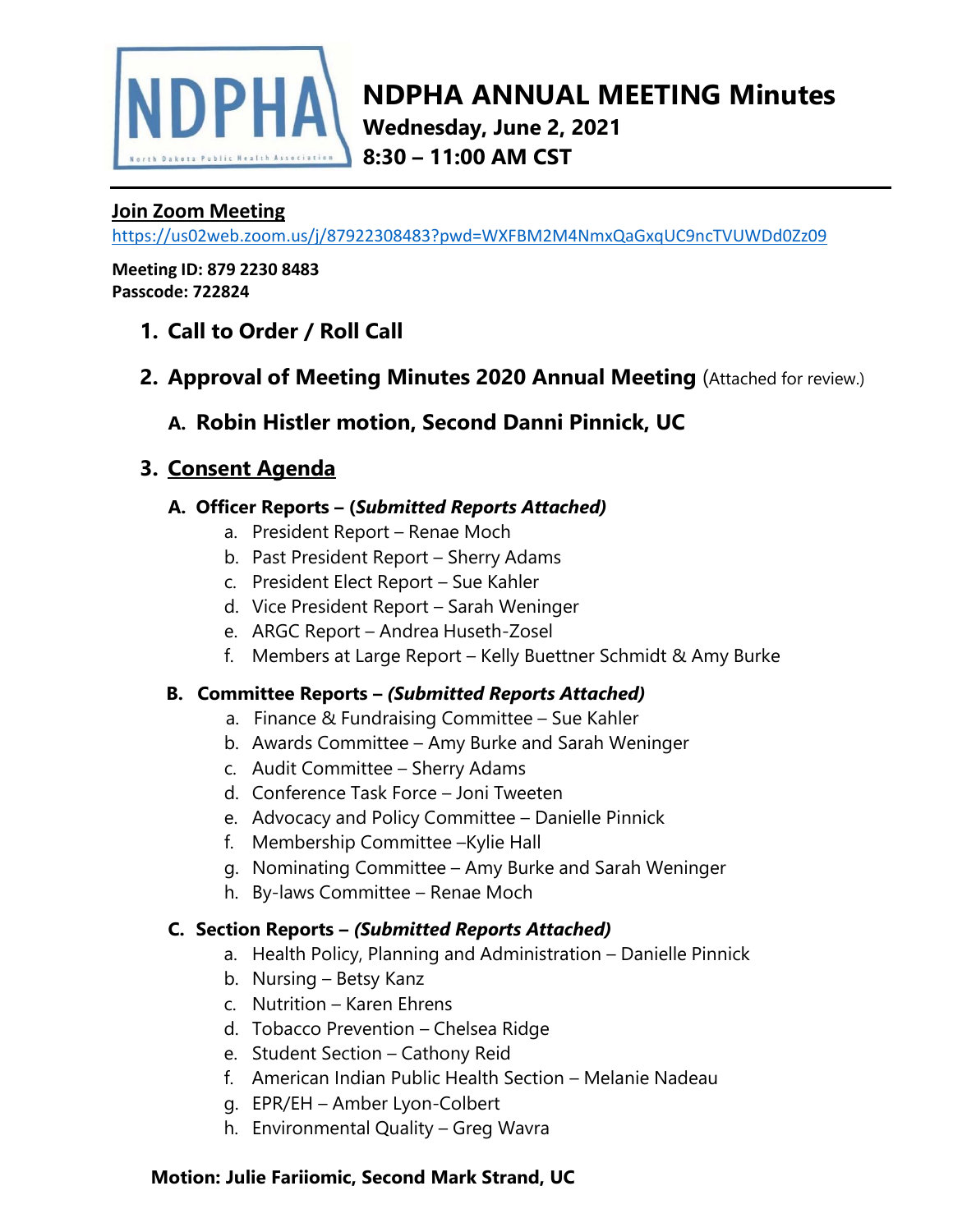# **4. Regular Agenda**

#### **A. Financial Reports** – Renae Moch (co-treasurer)-see report

- a. Profit and Loss Overview 2020-Total Assets \$22,420.89. Injury Prevention account \$1,202.62.
- b. Total expenses \$2,906.23 (2020) prior year \$11,478.42 (2019)
- c. Net Operation income \$5,742.85 for (2020)
- d. Jan-May 2021-Total assets \$25,155.88. Net income \$2,734.99.

#### **Motion to approve: Danni Pinnick, second Gretchen Dobervich, UC**

#### **B. Budget Review & Approval** – Renae Moch-See report

- a. 2021 Proposed Budget \$12,200.00, Net Income/Loss \$4,208.00
- b. Are there fundraising costs that will occur in 2021 (Julie Ferry)? This will be up to Fundraising team.
	- 1. Looking for fresh ideas on fundraising ideas and welcome people to join fundraising committee. (Sue Kahler)

#### **Motion: Julie Ferry, second Alan Anderson, UC**

- c. With no Executive Director, money is saved
	- 1. Mark Strand-How long can we continue without an ED?
		- Could bring more of a presence during legislative session with an ED. Sustainable funding is a concern to hold this position. (Renae Moch)
		- Sarah Weninger grant (Network for Good) was for fundraising not an ED position.
- d. Virtual Legislative Day was a cost savings
- **C. Resolutions/Legislative Update** Danielle Pinnick-no report
	- a. Have not officially for advocacy, the primary way is to take request as they come and circulate.
		- 1. Calls to action from APHA
		- 2. Letter to the editor-encouraging Covid vaccination
		- 3. ND Legislature was challenging-most of the bills were counter productive to Public Health in general.
			- Talk about what we can do above and beyond resolutions.
			- At section breakout talk about how to move forward with advocacy and getting more information out there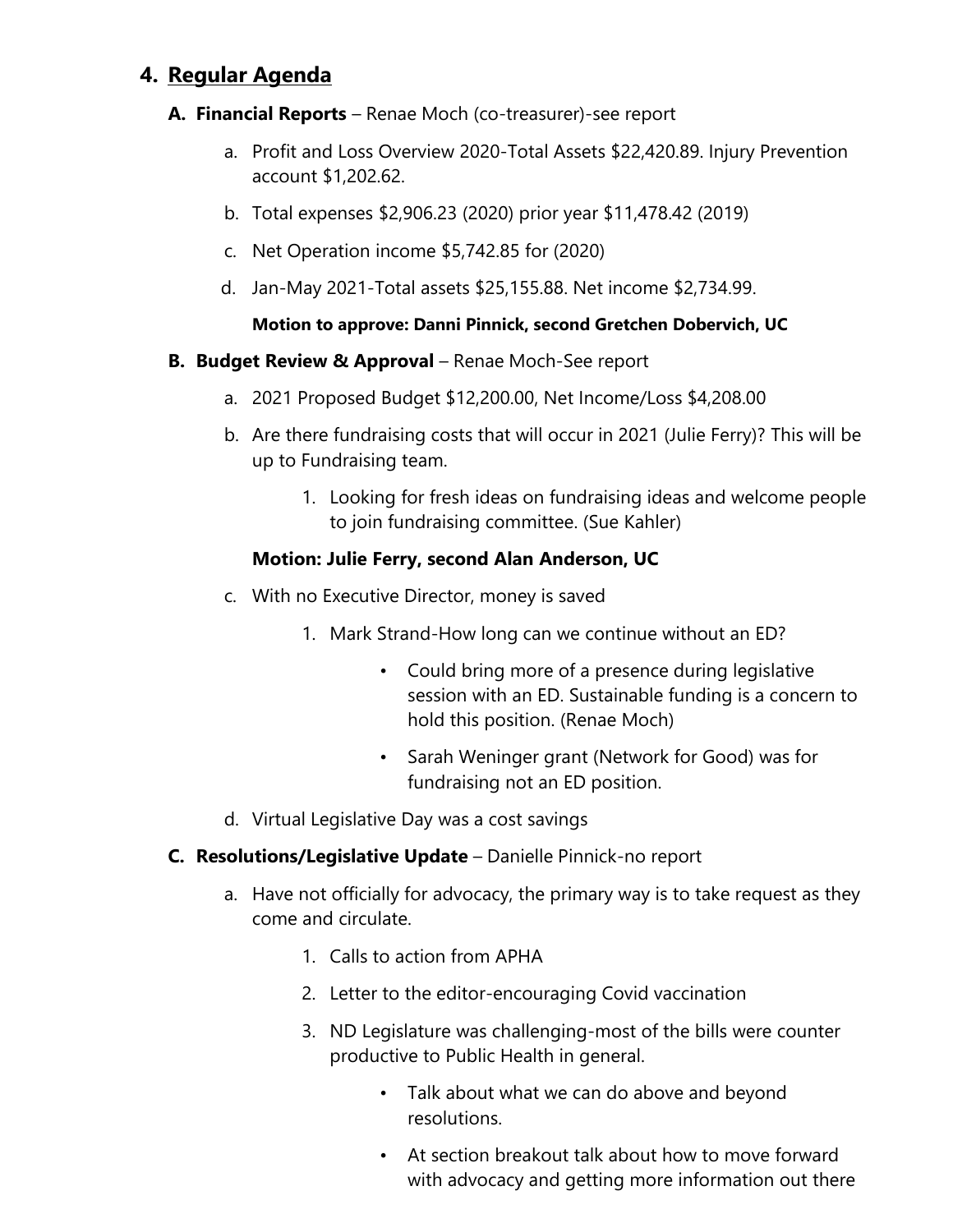- b. Be aware of anti-public health groups
	- 1. Midwest Public Health Coalitions
- c. Suggestion-Try coordinate with other organization that supports the common ideas we all believe, such as NDSACHO, Schools of Public Health. Use this to network and keep groups informed and identify any gaps. Karen Ehrens
- d. Welcome students to come forward and strengthen the student relationship at the college level. Renae Moch
- e. Mark Strand-writing endorsement of PH to letters to editor. Can send letters to board and can vote on supporting them. How can we improve our presence and support Public Health.
	- 1. Circulate LTE to Governing Council for signing on.
	- 2. There is an unfortunate risk for having name on the LTE with potential threats which happened in 2020-2021. This could be a deterrent for some when composing and submitting this. Renae Moch
	- 3. An ED could be beneficial to take this responsibility Danni Pinnick
- f. When in section breakouts-bring forward resolutions.
	- 1. Next legislation-Thought about how we would testify on behalf of the NDPHA with conflicting job positions (if you work for the state). Sarah Weninger
	- 2. To bolster advocacy, we should have someone in Bismarck to register and lobby and testify. Calling lawmakers is also a good way to get information to legislators. Danni Pinnick
- g. Start advocating now to build momentum. At the end of this year districts will be re-drawn. Karen Ehrens
- h. The Department of Health was not very visible. Having a representative from public health available to answer questions would be very helpful. Odd districts are up for re-election. Please consider supporting candidates that support public health. As a member of the community, ask representatives on their support for public health. Gretchen Dobervich.
- i. Erin Berentson-Is on the BOD for the North Dakota Academy of Nutrition & Dietetics. They hired a lobbying firm this past session to help push new licensure bill forward. Although it is a cost, it was found to be invaluable to keep the organization up-to-date with any other bills that effect nutrition/health in the state. May be a possibility to investigate the cost of doing this to get our voice at the legislative session.
	- 1. Have Policy and Advocacy group investigate the cost. Renae Moch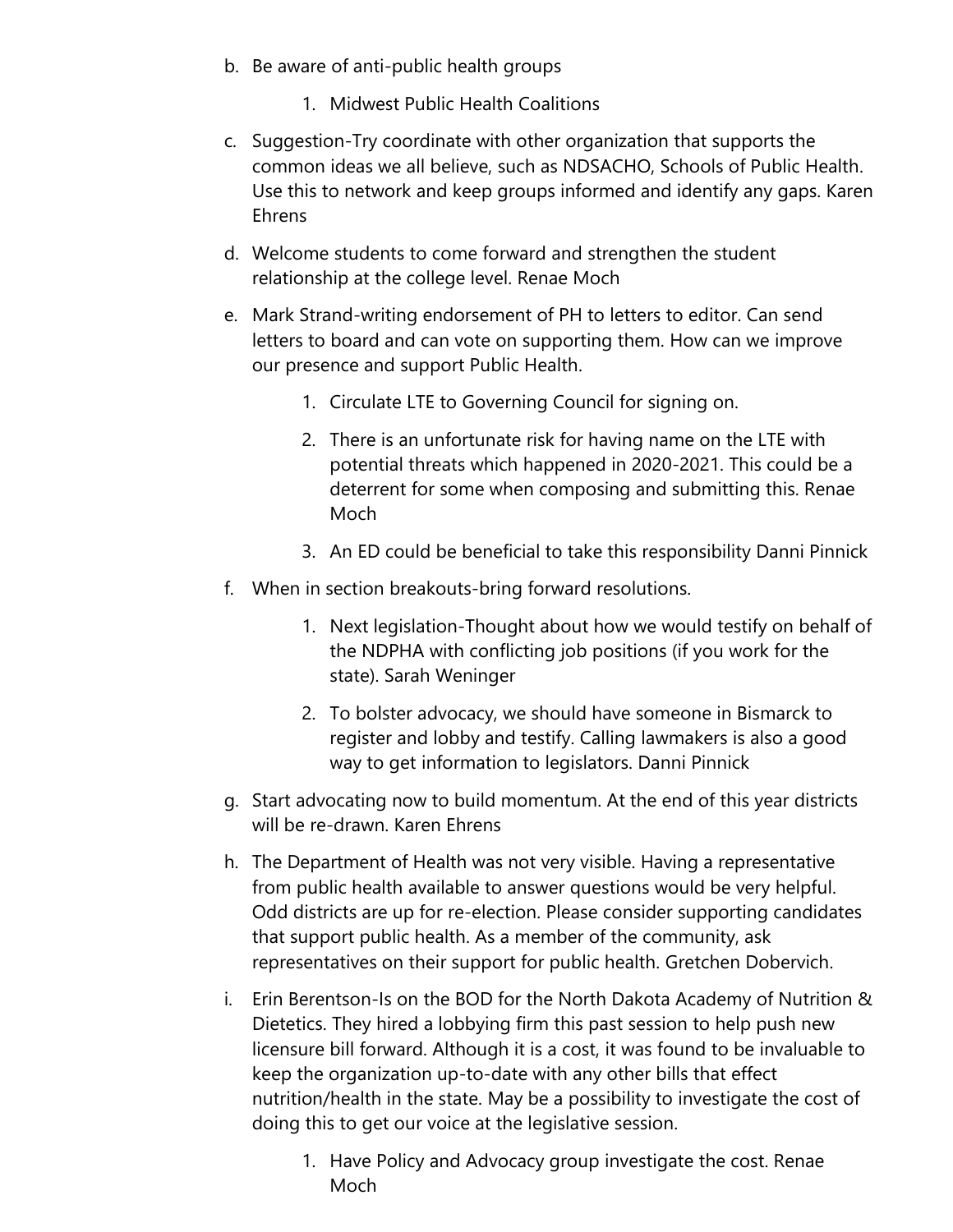### **D. NDPHA Section Discussion** – Sarah Weninger

- a. Process for establishing new sections
	- 1. By-laws state sections are supposed to meet 2 times a year and minutes recorded. This has not been occurring.
	- 2. NDPHA has almost double the then numbers of sections compared to states of similar size.
	- 3. There is no section that infectious disease fits in. Is there a way to combine some sections?
	- 4. Idea to combine Policy & Advocacy committee with Health Policy and Planning Administration section. Student section seems to be more of a barrier and the section does not seem to build. Would serve us better for students to choose a section. Danni Pinnick
		- Renae Moch also supports removing student section so they can choose their area of interest.
	- 5. Mark Strand-based on bylaws a section can be dissolved by governing council. Make a motion (withdraw motion) requesting the dissolution of policy and advocacy committee and student section. Withdrew motion and stated have section chair and governing council act and find a resolution and abide by bylaws.
	- 6. Danni Pinnick would be in favor of dissolving HPPA section and keeping Policy and Advocacy committee and sections kept around our expertise in public health and a call to action to sections that they have on their mind what healthy policy planning and administration they would want to see from their sections and how NDPHA could help the section. Agrees in dissolving section.
	- 7. Julie Ferry-remember as sections some of us as small public health units pick and choose where we can't to go and jump around, (e.g. nutrition, nursing). Are we ready to dissolve committees and sections? We should put some thought into where we see NDPHA going.
	- 8. Renae Moch-within Apricot-there is documentation of membership and an assigned committee chair.
	- 9. Bylaw's article 6-state gov council can approve and disapprove. Can dissolve and add at gov council level.
	- 10. **Mark Strand to make a motion to defer conversation to gov council to consider updates to sections with in the NDPHA, Danni Pinnick second, UC**
- b. Consider approval for Maternal & Child Health Section
	- 1. Approved prior to annual meeting

## **E. Historian Report (Video)** - Jordyn Schaefbauer

a. Can view video on NDPHA website

## **F. Section Breakouts – Zoom Rooms**

- Health Policy, Planning and Administration Danielle Pinnick
	- Discussed and voted to change section name to Public Health System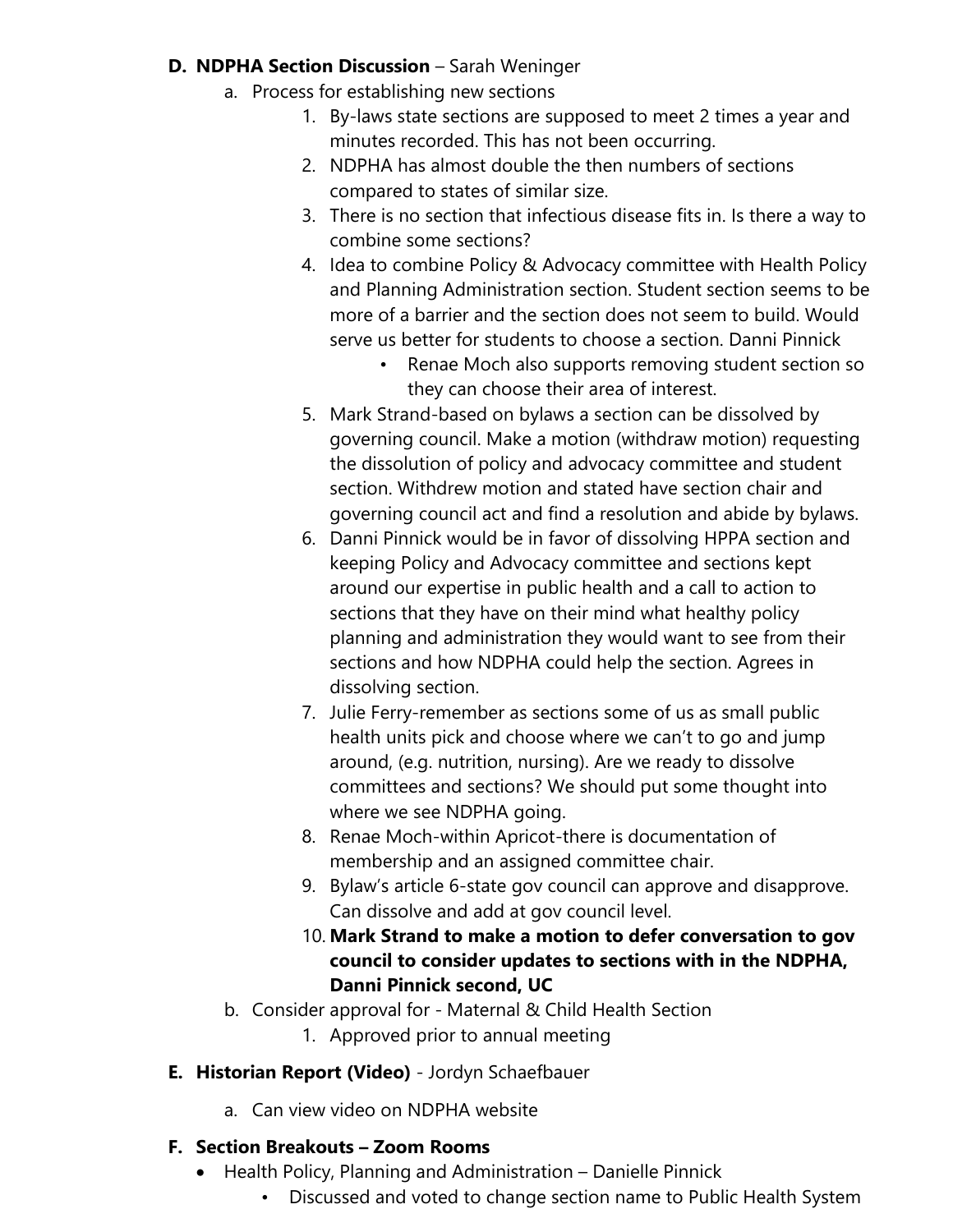and Practice section. This separated the duties from Policy and Advocacy committee better. Kelly Negal was elected as section chair.

- Policy Advocacy and Committee Chair will remain separate and a committee with Danni Pinnick begin the chair.
- Talked about ways to advocate more-sections would be a better fit to promote resolutions for organizations. These would be circulated through governing council.
- Nursing Betsy Kanz
	- Nikki Medalen-want to make sure to keep section. Want to have someone to represent us. Nikki Medalen agreed to take on section chair for 1 year. Would like a list of membership for this section.
	- Discussed the skeptic and watchfulness of people and views on public health issues and vaccines.
- Nutrition Karen Ehrens
	- Wishes to remain a section and stay section chair. Sections are a good way to stay linked an informed and engage membership. Is aware of a pilot project in ND within Maternal and Child Health to ensure nutrition. Nutrition section would welcome working with the MCH section.
	- •
- Tobacco Prevention Chelsea Ridge
	- Julie Ferry reports that Chelsea is going to stay on as chair. Spoke about tobacco bills and structure to engage more people in tobacco and control. Would like to reach out to other members of NDPHA and TFND and grow database for tobacco.
- American Indian Public Health Section Melanie Nadeau
	- Cheri Kiefer spoke with Jacob Davis and learned about the Indian community and how to connect oral health with initiatives. Melanie was not present. Follow up with Melanie if she wants to be chair!
- EPR/EH Amber Lyon-Colbert
	- Greg Wavra and Amy Lyon-Collbert met on how to grow this section and promoting student memberships. Talked about water quality at the state level and lead levels in schools. Shared resources.
	- Greg Wavra-look at local health units and how we interact. Proposed that we combine EQ into EPR/EH. Amber would be remaining on as section chair and Greg as an advisor for this section. Would be great to bring in people with all skills to each section.
		- Environmental Quality Greg Wavra-combine with EPR/EH. Greg Wavra offered to be an advisor
- Maternal & Child Health Andrew Williams
	- Serving as chair for MCH-
		- Focus was how can we work together as a workforce. MCH community is very diverse with academia, state, and nonprofit organizations.
		- Grant writing workshops and resources to better develop the skills to serve populations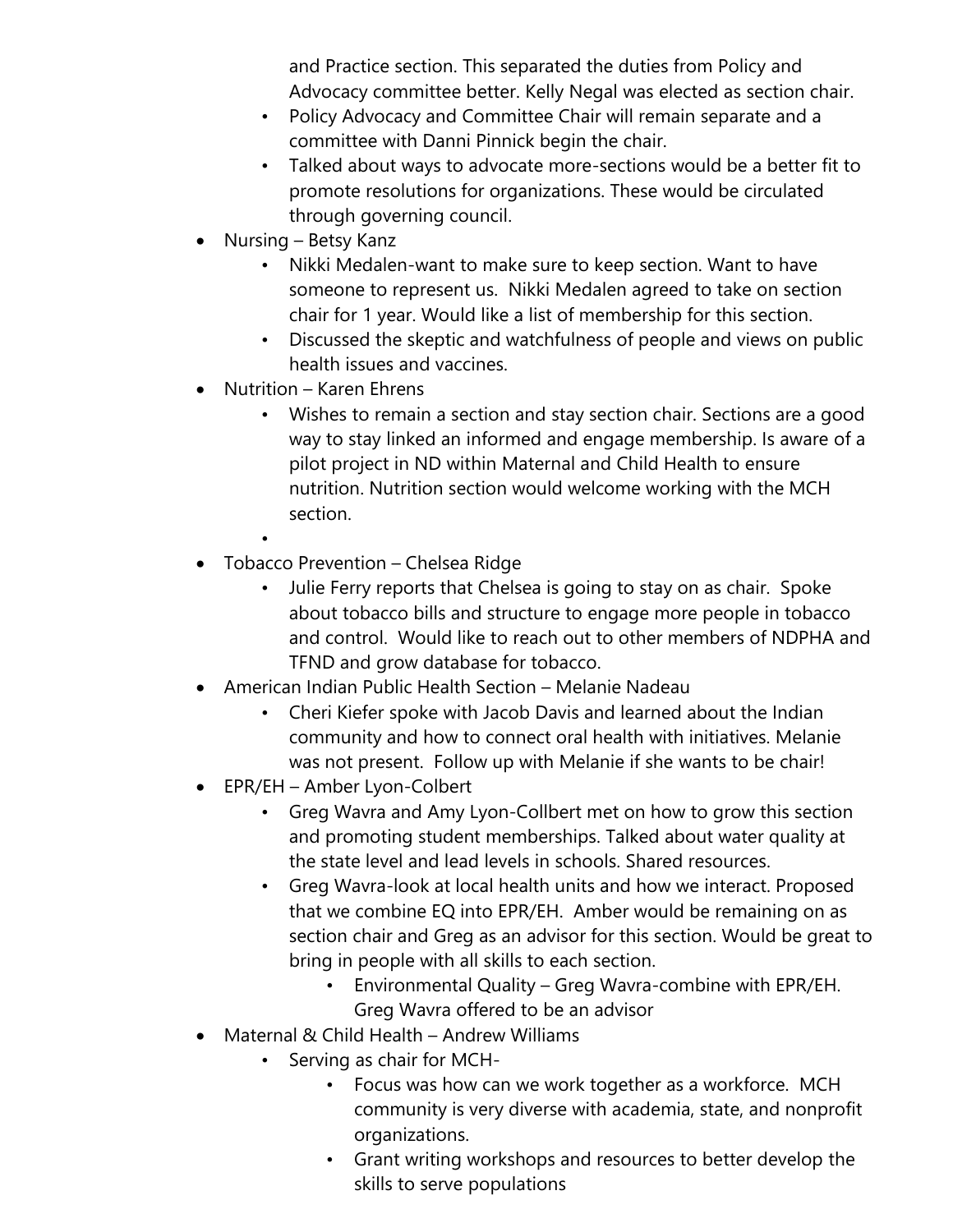- Brown bag sessions a couple times year to get an idea of what everyone is doing statewide.
- Welcome others to join section and initiatives.
- To join section, have everyone look at what section they want to belong to. Have NDPHA send out an update on addition of the MCH section.

## **G. Section Reports & Resolution Recommendation Discussion**

## **H. Committee Sign Up Recommendation**

- a. If you would like to sign up for a committee, reach out.
	- 1. Finance and Fundraising Committee
	- 2. Awards Committee
	- 3. Audit Committee
	- 4. Conference Task Force
	- 5. Advocacy and Policy Committee
	- 6. Membership Committee
	- 7. Nominating Committee
	- 8. Bylaws Committee
- b. We need presence and leadership. Would ask membership chairs to put forth the effort to be active if taking a role.
- c. Future discussions on adding a Behavioral and Mental Health section
- **I. Slate of Officers & Elections** Amy Burke & Sarah Weninger
	- a. Immediate Past President-Renae Moch
	- b. President-Sue Kahler
	- c. President Elect-Sarah Weninger
	- d. **Open-Vice President**-Andrea Huseth Zosel seeking nomination
	- e. **Open-ARGC Rep** Vacant-Kelly Buettner Schmidt seeking nomination
	- f. **Open-Historian** Vacant-Ashlee Kleveland seeking nomination
	- g. Task Force Chair-Joni Tweten
	- h. **Open-Members at Large** -Matt Strand seeking nomination and Amy Burke
	- i. Environmental Health/EP-Amber Lyon Colbert
	- j. **Update:** Health Policy, Planning and Administration -Danni Pinnick
		- 1. Kelly Negal to step into role as chair. Danni to step down.
		- 2. Name change to Public Health System and Practice section
	- k. Nutrition-Karen Ehrens
	- l. American Indian-Melanie Nadeau
	- m. Nursing-Betsy Kanz
		- 1. Betsy Kanz is stepping down from Nursing chair and Nikki Medalen is filling this.
	- n. Tobacco-Chelsea Ridge